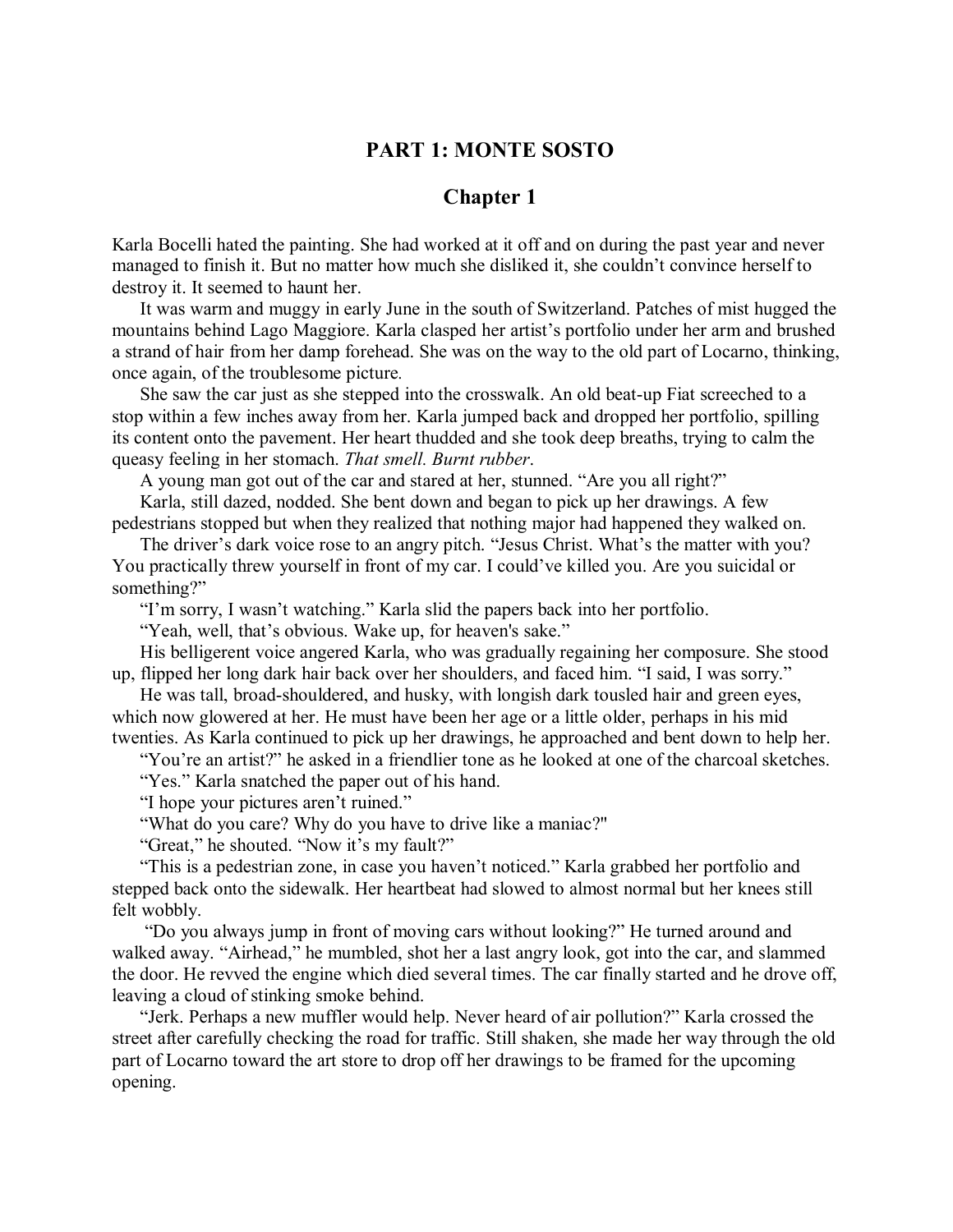Karla was a young artist whose first exhibition of her paintings and drawings opened the following Friday. The gallery belonged to a friend and patron of hers. Silvia and her husband were art lovers and devoted some of their time and money to help fledgling artists show their work.

Having recovered somewhat, Karla was able to take in the sights of the old part of this city she loved: the boutiques and small shops along the narrow cobblestone streets, the quaint houses painted in ocher, orange, and pink, the *piazzas* with their pots of cornflowers and red and white geraniums, the small simple Romanesque and the more ornate Baroque churches. Karla inhaled the mixture of scents so familiar to her from her childhood when she came here often with her mother and grandmother: the smell of espresso, of grilled meat and fish as well as herbs and spices from the restaurants, stores, and coffee bars.

When Karla arrived at the gallery after dropping off her drawings at the art store, she looked through the tall shop window at the row of paintings on the wall. It was only now that the momentous event began to sink in. She was overcome by a surge of pride and excitement. *My first exhibition*. She knocked on the window. Silvia, who was already in the gallery moving chairs and folding tables, turned around and waved at her.

"So, what do you think?" Silvia stepped back and motioned at Karla's paintings. She was a woman in her fifties with a wild mane of graying hair. Her outfit was a mixture of *femme fatale* and hippy--low-cut, tight black top and long flowery skirt.

"Great. I like the way you arranged them." Karla studied the row of pictures. There were a few watercolor and acrylic landscapes with a calm Zen-like feel while many of her oil paintings exploded in fiery reds, yellows, and browns with a volcanic intensity. In addition, Karla had chosen a few more experimental pictures: landscapes which clashed with foreign objects, such as scrap metal, a computer sticking out of a flower. She wanted to strike a balance between paintings that might appeal to regular visitors and those that would receive more attention from art collectors.

"I hope somebody shows up." Karla sighed. "I've been looking forward to this, but now I'm getting nervous. Do you really think I put the right paintings up?"

"Sure you did, they're great. Relax."

"The last few of my drawings should be framed and ready by Thursday," Karla said.

"Good. I left space on the back wall for them. I ordered the snacks and the wine. So we're ready. Don't forget the bios. And don't worry, the opening will be fabulous." Silvia gave Karla a hug, enveloping her in a cloud of patchouli perfume.

By the time Karla arrived at the stone cottage she rented in the small village at the beginning of the Maggia Valley, the air had thickened. In the direction of Saint Gotthard, the mountain that divided the south from the north of Switzerland, towering heaps of dark clouds were churning, first signs of a thunderstorm.

Karla filled the espresso pot with water and finely ground coffee and set it on the stove, then went into her studio, a room with a skylight and a window facing south. The owner, an artist himself, had the skylight installed since the windows in this typical southern Swiss house were small and the lighting wasn't good enough for painting. Sitting in front of her easel, Karla began to mix her paints. The picture she was working on was the one she had been thinking about earlier that morning when she almost got hit by the car.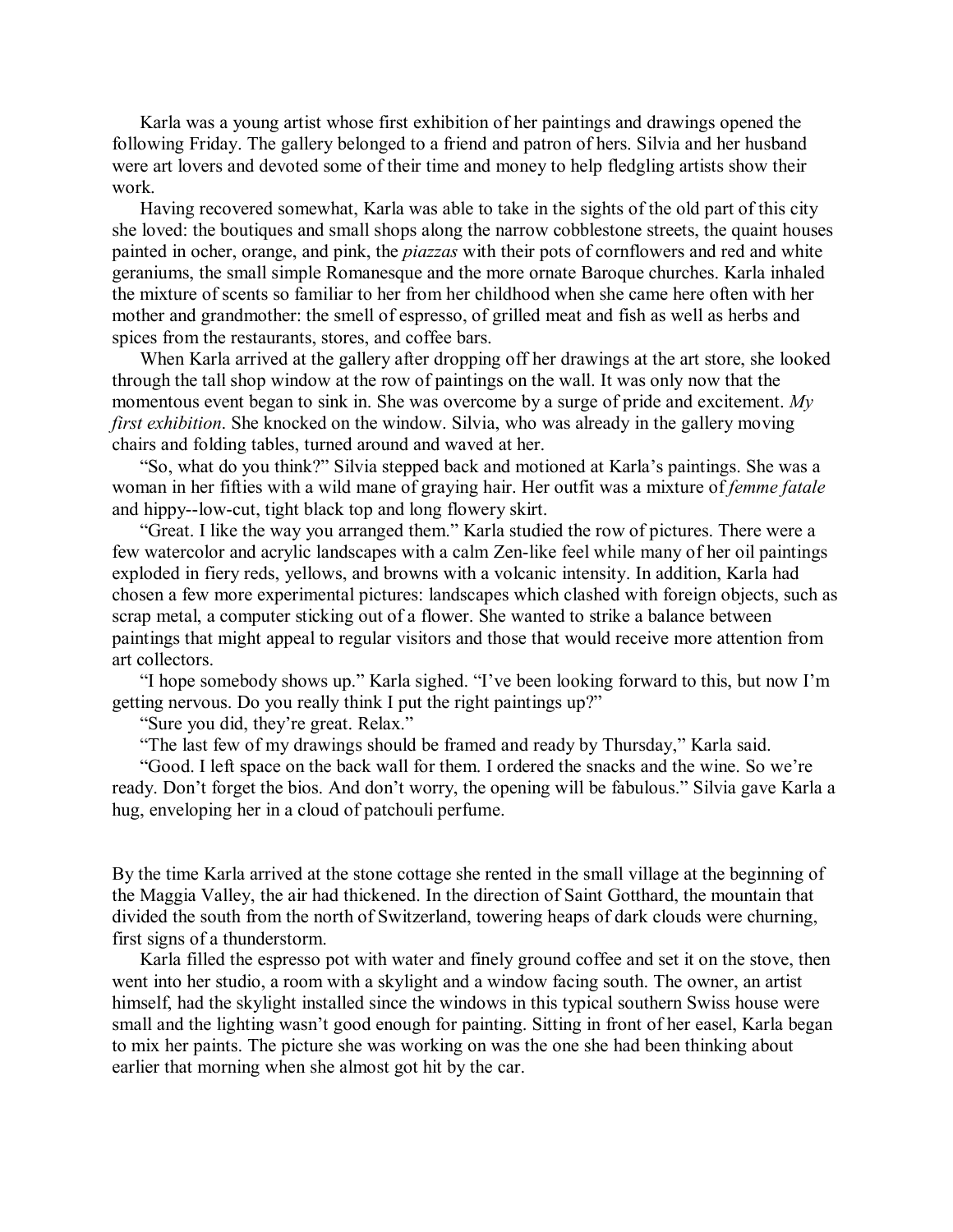The half-finished oil painting was different from her normally intense colorful landscapes. It was a stark, somber picture, almost devoid of color. It showed the stylized outline of a woman in black, a dark, lonely figure standing at the edge of the canvas who covered her face with her hands. The rest was empty space, except for a glowing spot of color at the right upper corner.

Karla had started the painting after the unexpected death of her aunt the year before. She had been Karla's only remaining blood-relative, aside from her father, who lived in Peru and whom she barely knew. Her aunt had raised Karla since she was five years old after her mother and grandmother had been killed in a car crash. She and Karla had been very close and her death had been a devastating blow.

Scanning the picture with half-closed eyes, Karla picked up a brush, dipped it in a mixture of grey and green paint, then stopped to examine the painting again. The slender, dark figure looked forlorn and lost. Not even the color in the back was comforting. It was orange-red, the sun of the evening, which had lost its warmth.

*Why do I even bother with this thing?* Frustrated with the timid and self-effacing woman in the painting, Karla tossed a sheet over it and put the picture once again into the storage room next to her studio.

The espresso pot hissed on the stove and the scent of fresh coffee filled the room and dispelled the smell of paint. Karla poured herself a cup and decided to drink it black; perhaps it would ease the tension in her head. The slight headache she had woken up with had intensified during the day, in part due to the change of air pressure before the storm and in part, perhaps, because of her tumultuous morning with the young man.

Karla stood by the kitchen window, sipping her coffee, savoring its slightly bitter taste. She tried to picture the man again, his muscular figure, his longish dark hair and, particularly, his expressive green eyes. Too bad they hadn't met under more pleasant circumstances. In spite of his angry outburst, she felt a certain curiosity about him.

A breeze kicked up and shook the azaleas in front of the house. The large creamy-white and red flowers of the horse chestnut trees swayed back and forth. Karla stepped outside. It smelled of rain, damp and musty. The meadows in front of the house were filled with blue, purple, and yellow wildflowers and down the hill the birches, ashes, and tall hazels along the river Maggia leaned into the wind.

Karla went back inside and began to prepare a canvas for a new painting. She pulled the cloth tightly across the stretcher bars with the help of canvas pliers and fastened it with staples. After covering the canvas with a base layer of gesso, she set it aside to dry. She turned on her computer and printed out a stack of bios for the exhibition.

Outside, daylight was fading fast as smoky gray storm clouds were beginning to darken the sky. After a quick dinner of soup and bread topped with cheese, Karla tried to do some sketching but nothing came of it. She was tired and her head still ached. She took an aspirin and went to bed early. Listening to the wind whooshing through the trees, she fell asleep.

Later in the night, Karla woke up drenched in sweat. The bursting of broken glass and a woman's desperate scream for help were interrupted by claps of thunder. At first, she was unable to distinguish between the noises in her dream and the sounds of reality. A whiff of burnt rubber and acid hung in the air.

Karla peeled back her down comforter and sat up, pushed herself to the edge of the bed, and lowered her feet to the floor. She brushed a tangle of hair from her wet forehead and took a deep breath. It had been the same nightmare she had suffered from since childhood, but the thunder